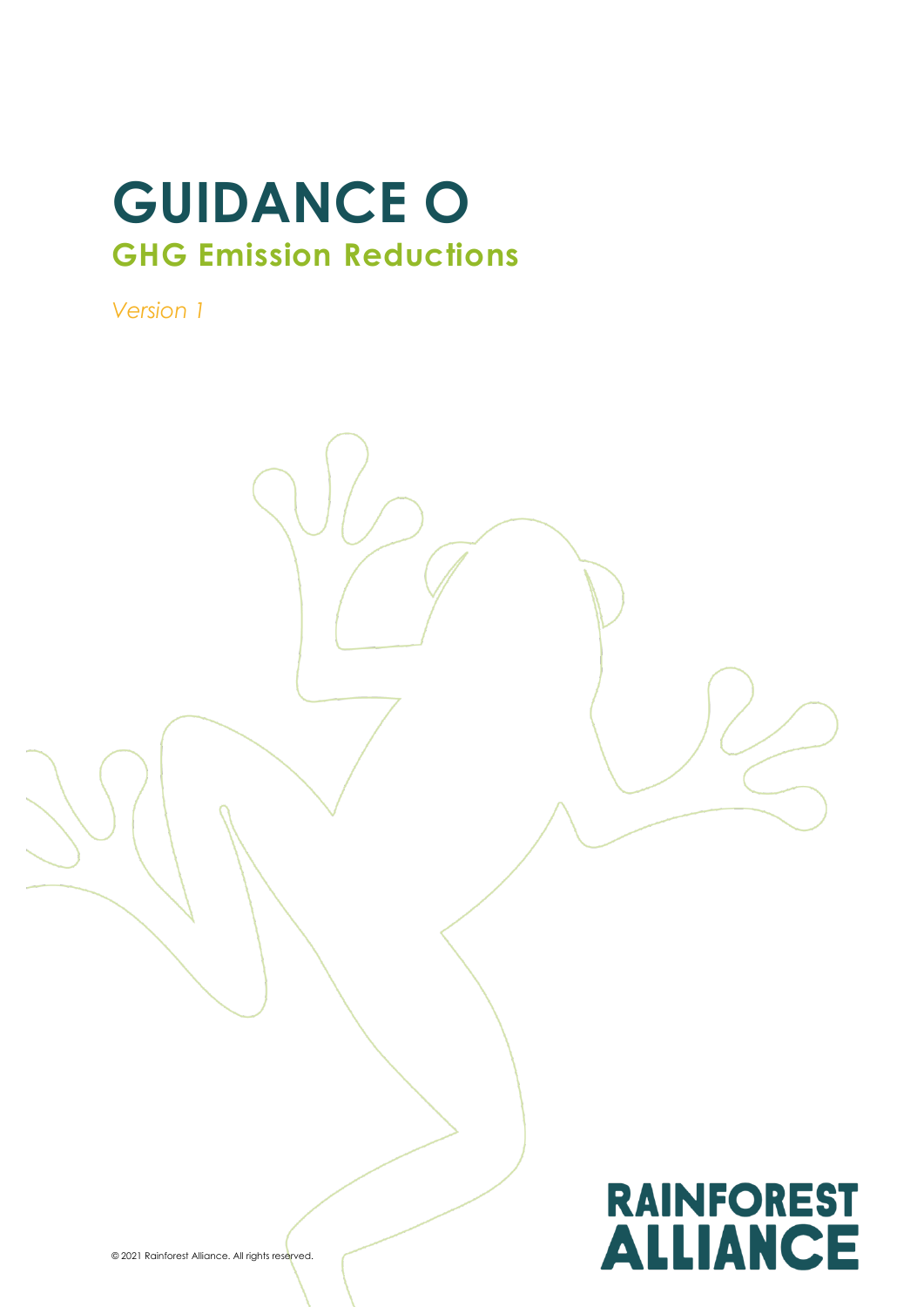

#### Translation Disclaimer

For any question related to the precise meaning of the information contained in the translation, please refer to the English official version for clarification. Any discrepancies or differences in meaning due to translation are not binding and have no effect for auditing or certification purposes.

#### More information?

For more information about the Rainforest Alliance, visit [www.rainforest-alliance.org](http://www.rainforest-alliance.org/) or contact [info@ra.org](mailto:info@ra.org)

| Document Name:                                                                                                |                   | Document Code:                                                                              | Version:             |
|---------------------------------------------------------------------------------------------------------------|-------------------|---------------------------------------------------------------------------------------------|----------------------|
| Guidance O: GHG Emission Reductions                                                                           |                   | SA-G-SD-16-V1                                                                               |                      |
| Date of first<br>publication:                                                                                 | Date of revision: | Valid From:                                                                                 | <b>Expires by:</b>   |
| February 28, 2021                                                                                             | N/A               | February 28, 2021                                                                           | Until further notice |
| Developed by:                                                                                                 |                   | Approved by:                                                                                |                      |
| Rainforest Alliance Department Standards Director of Standards and Assurance<br>and Assurance                 |                   |                                                                                             |                      |
| Linked to:                                                                                                    |                   |                                                                                             |                      |
| requirements (6.9.1)                                                                                          |                   | <code>SA-S-SD-1-V1.1</code> Rainforest Alliance 2020 Sustainable Agriculture Standard, Farm |                      |
| <b>Replaces:</b>                                                                                              |                   |                                                                                             |                      |
| N/A                                                                                                           |                   |                                                                                             |                      |
| <b>Applicable to:</b>                                                                                         |                   |                                                                                             |                      |
| Farm certificate holders                                                                                      |                   |                                                                                             |                      |
| Country/Region:                                                                                               |                   |                                                                                             |                      |
| All                                                                                                           |                   |                                                                                             |                      |
| Crop:                                                                                                         |                   | Type of Certification:                                                                      |                      |
| All crops in the scope of the Rainforest<br>Alliance certification system; please see<br>Certification Rules. |                   | <b>Farm Certification</b>                                                                   |                      |

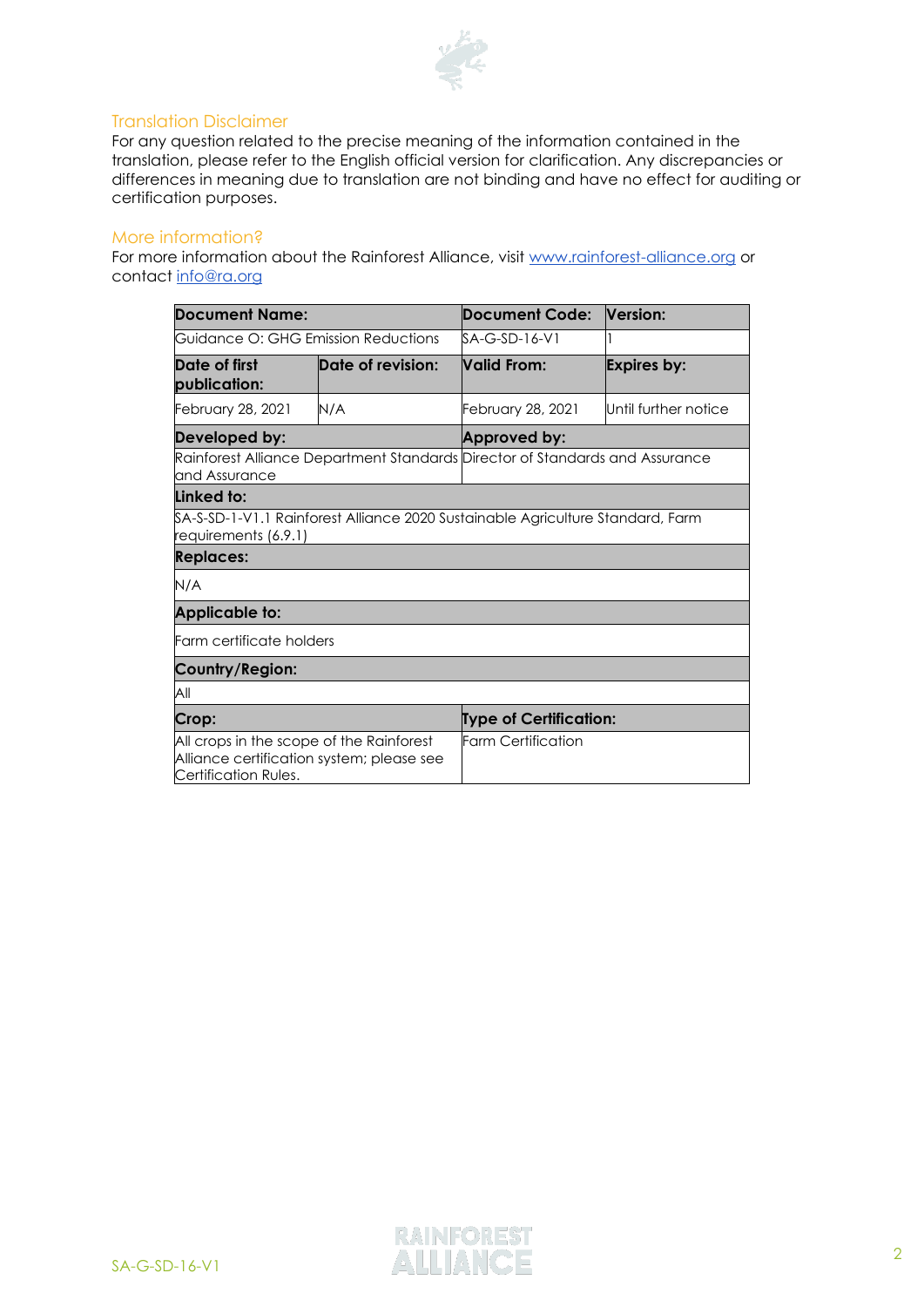

# **AUDIENCE**

This guidance is targeted for use by large farms, individually certified farms, and group management.

# **WHAT IS A GREENHOUSE GAS (GHG)?**

*A* greenhouse gas (or GHG for short) is any gas in the atmosphere that absorbs and re‐emits heat, thereby keeping the earth's atmosphere warmer than it otherwise would be. GHGs occur naturally in the earth's atmosphere; however, human activities, such as burning fossil fuels, are increasing atmospheric GHG levels. Increased GHG levels cause a rise in temperature in the earth's atmosphere, leading to changes in climatic conditions (such as rainfall, temperature).

# **HOW TO CALCULATE GHG?**

The main greenhouse gases related to agriculture production are carbon dioxide (CO2), methane (CH4), and nitrous oxide (N2O). Each of these gases has a different severity when released into the atmosphere. This is due to how long the gas lasts in the atmosphere and the amount of heat the gas absorbs. The term Carbon Dioxide Equivalent (CO2e) is used to describe all greenhouse gases as a standard unit. Using CO2e allows the three gasses to be expressed as a single number and allows like-for-like comparisons. This is the technical unit of measurement for the GHG emissions calculations and indicators for requirement 6.9.1 in the Standard.

To calculate net GHG emissions, you need to identify key activities and processes that generate greenhouse gas emissions. Net emissions are calculated by adding all greenhouse gas emissions for different sources (in CO2equivalents) identified on the farm and subtracting from these any Greenhouse gas removals. Greenhouse gas removals refer to the amount of carbon that has been captured due to good crop management and trees absorbing carbon dioxide from the atmosphere. The core elements for calculating net GHG emissions are shown in Figure 1 below:



**GREENHOUSE GAS EMISSIONS** All the greenhouse gas emissions for different sources identified on the farm.

**Figure 1:** Elements for Calculating the Net GHG emissions



**GREENHOUSE GAS REMOVALS** The amount of carbon captured due to good crop management and trees absorbing carbon dioxide from the atmosphere.

**NET EMISSIONS** 

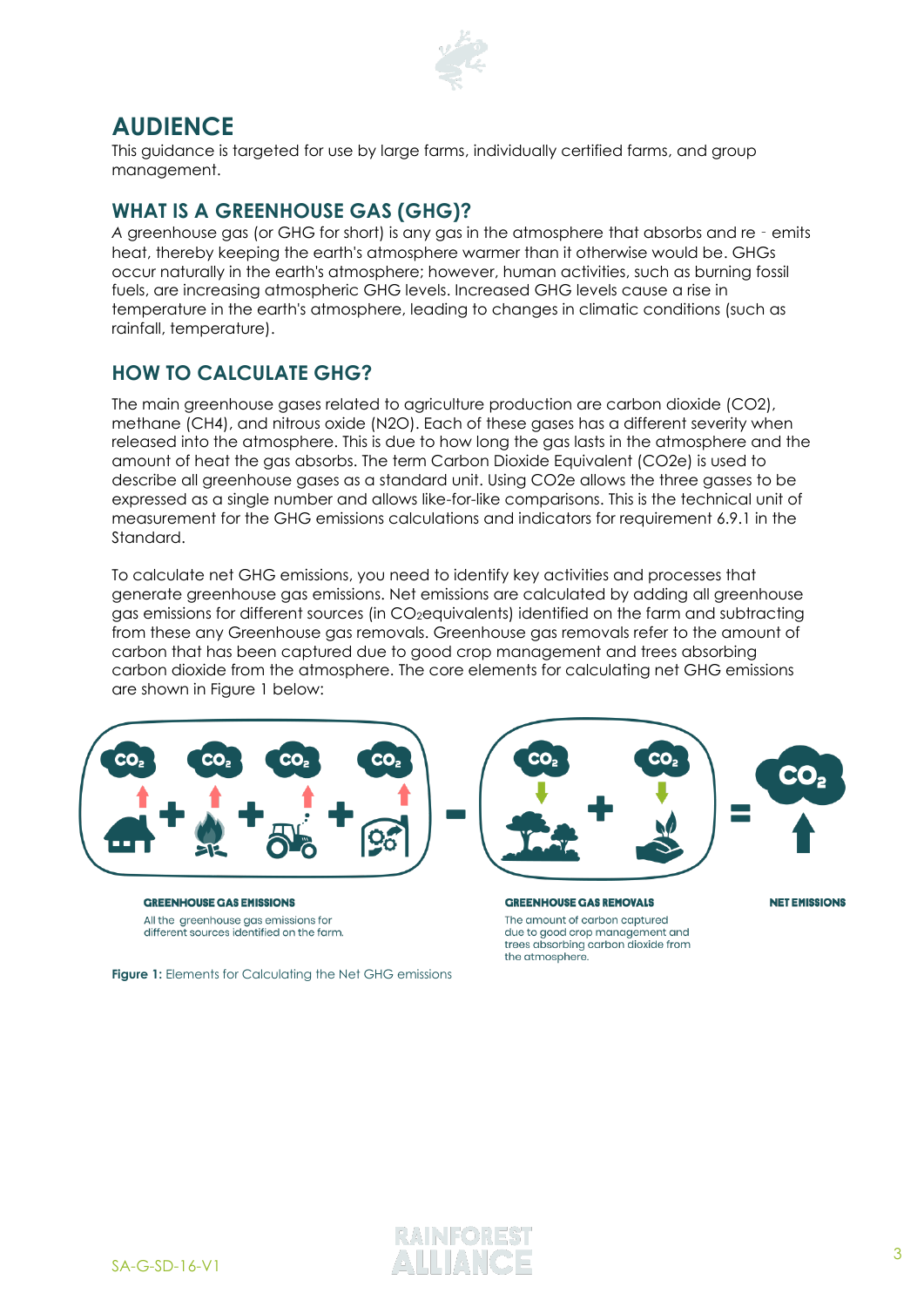# **GHG IN THE STANDARD**

#### ➢ **Self-selected smart meter**

**Requirement 6.9.1** Producers document net *Greenhouse Gases* (GHG) emissions from main sources in production and processing operations. This includes emissions from use of fossil fuels and electricity, *fertilizer*, *waste* and *wastewater* and land use change.

Producer establish GHG reduction targets, develop and implement a strategy to meet these targets, and monitor annually against these targets

#### **Indicators:**

 $\bm G$ 

- Total annual net GHG emissions from the above indicated sources (tons of  $CO<sub>2</sub>el$
- Net GHG emissions from the above indicated sources per unit of the final product (tons of CO2e per unit)

Topic 6.9 Greenhouse Gases Reduction contains a single Self-Selected Smart Meter (6.9.1). The smart meter is used by Certificate Holders who want to measure and reduce their Greenhouse Gas (GHG) emissions on farms from main sources in production and or processing operations. Key areas that must be considered include emissions from fossil fuels and electricity, fertilizer, land-use change, waste, and wastewater. This document provides producers with the relevant guidance to fulfill the requirement.

The four major steps required to comply with this requirement for the certificate holder are:

- Document and quantify net greenhouse gas emissions.
- Establish greenhouse gas reduction targets.
- Develop and implement a strategy for target reduction.
- Monitor targets annually.

To document and estimate emissions, Rainforest Alliance recommends the use of the Cool Farm Tool (CFT) (https://coolfarmtool.org/), which is based on the Tier 2 methodology of the Intergovernmental Panel on Climate Change (IPCC). The CFT is one of the simplest yet comprehensive and freely available GHG calculators that facilitate producers' calculations of crop products' net emissions.

The Cool Farm Tool supports farmers to identify key activities and processes that generate greenhouse gas emissions. The tool also makes it easy for farmers to identify practices that can reduce emissions or increase greenhouse gas removal (capture and absorption). It identifies those practices that will have the most positive impact in reducing net GHG emissions. However, it is not necessary to use this tool. It is also acceptable to carry out a GHG quantification exercise using any reputable standard or methodology.

Once farm or group management has calculated GHG emissions, they need to set targets and define a strategy to meet these targets. Targets for greenhouse gas reductions set by producers, and strategies identified to meet these targets, should be put together in a GHG emissions reduction plan and included as a section in the Farm Management plan. The GHG emissions reduction plan should be monitored regularly and updated annually. This will make it easier for management to track the progress to be measured in the Smart Meter (6.9.1).

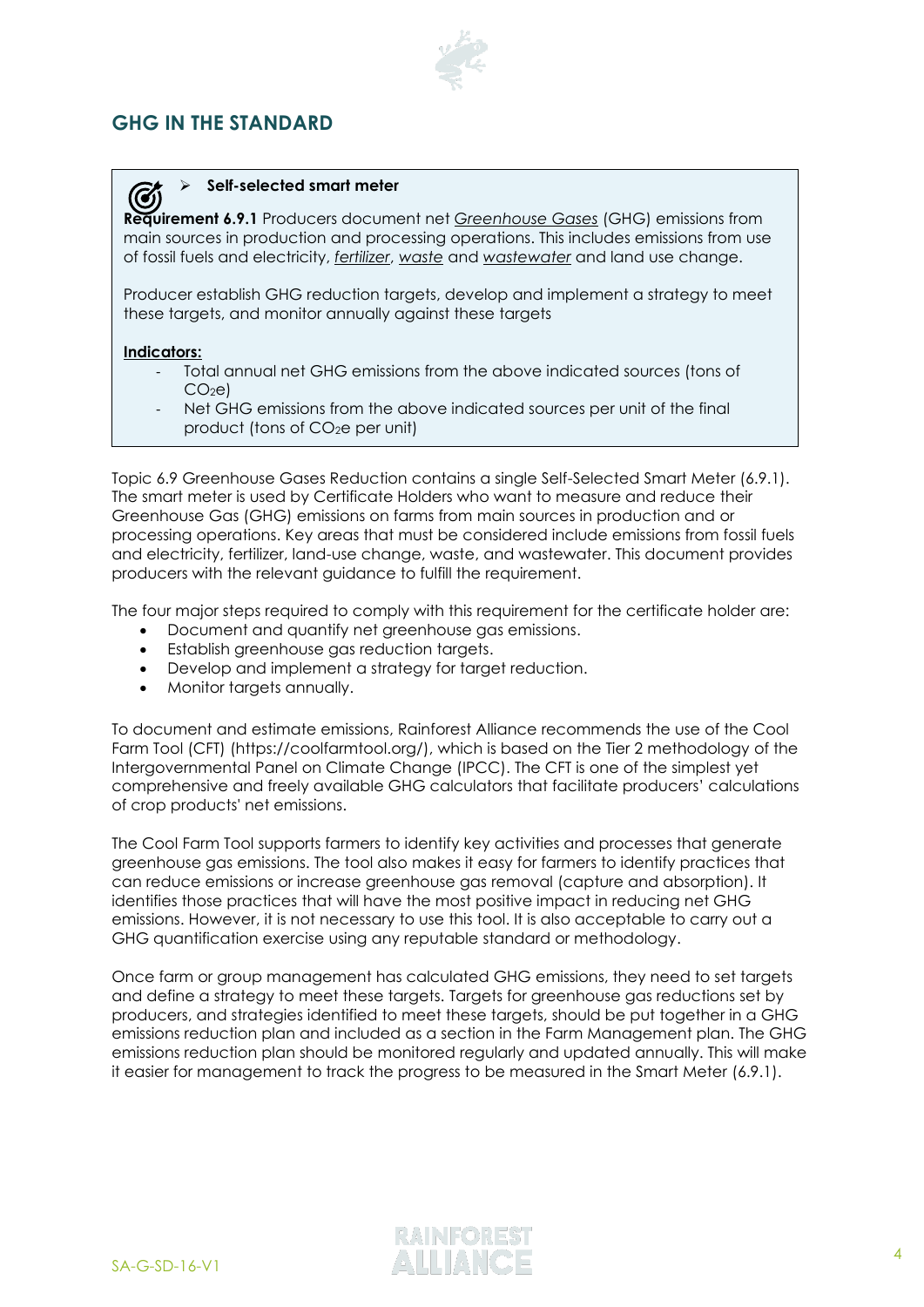

# **INSIGHTS ON THE COOL FARM TOOL**

The Cool Farm Tool can be used in all countries across the globe and is available online. CFT is non-crop specific. In the CFT, Emissions can be divided into three groups of activities (or scope):

- Scope 1: All Direct emissions from the activities of an organization or under their control.
- Scope 2: Indirect emissions from electricity purchased and used by the organization.
- Scope 3: All other indirect emissions from activities of the organization, occurring from sources that they do not own or control<sup>1</sup>.

The scopes for calculating GHG emissions are pre-selected in the Cool Farm Tool. Farmers, however, do not have to assess their emissions based on all the 3 scopes of the Cool Farm Tool laid out in the table below. **Farm management and group management can focus exclusively in scope 1 and scope 2**. In addition, Supply chain actors can also use the CFT to quantify and monitor their emissions and implement and monitor emission reductions.

| <b>Scope definition</b>                                                                                                                                                                                                                                                          | Eligible scope under CFT                                                                                                                                                                                                                                                       |
|----------------------------------------------------------------------------------------------------------------------------------------------------------------------------------------------------------------------------------------------------------------------------------|--------------------------------------------------------------------------------------------------------------------------------------------------------------------------------------------------------------------------------------------------------------------------------|
| <b>Scope 1: All Direct Emissions</b><br>Direct emissions and emission removals<br>within the farm boundary or which are<br>owned or controlled on the farm.                                                                                                                      | Fuel and energy use (on-farm and<br>$\bullet$<br>contracted)<br>Soil management practices<br>$\bullet$<br>Incorporated crop residues<br>$\bullet$<br>Fertility and biomass inputs<br>$\bullet$<br>Land-use changes<br>Carbon sequestration by woodland<br>Waste and wastewater |
| Scope 2: Indirect Emissions related to<br>electricity use<br>Emissions associated with the generation of<br>purchased electricity used on the farm or<br>group management sites.                                                                                                 | Electricity production<br>$\bullet$                                                                                                                                                                                                                                            |
| <b>Scope 3: All other Indirect Emissions</b><br>Indirect emissions associated with the<br>production, processing, and distribution of<br>inputs into the farming systems. This also<br>includes embedded emissions in machinery,<br>building materials, and farm infrastructure. | Production of fertilizers<br>Primary processing<br>Primary distribution                                                                                                                                                                                                        |

*Table 1: Scope for Net GHG Emissions calculations in the Cool Farm Tool.<sup>2</sup>*

GHG emission calculations must be made in relation to a specific time period (*temporal boundaries*) and a specific geographical area (*spatial boundaries*). Rainforest Alliance recommends that the data should be collected, and the emissions should be calculated yearly following an annual cycle. The spatial boundary should include all activities within the geographical boundaries of a certified farm and are under the producer's control and influenced by farm activities. Any additional area added into the farm or farm unit must be documented and included in the calculation. Any land removed from the farm or farm unit must be removed from the calculation, including any activities on that land that contribute to a reduction in emissions or count as emissions removals. Each producer or group manager must clearly define the spatial boundary of the farm/s before collecting data for input into the Cool Farm Tool. Maps delineating boundaries should be added to documentation where possible.

<sup>1</sup> For more information, please see Greenhouse Gas Protocol (https://ghgprotocol.org/)

<sup>2</sup> A*dapted from [https://www.goldstandard.org/sites/default/files/documents/cft\\_methodology\\_-](https://www.goldstandard.org/sites/default/files/documents/cft_methodology_-_draft_for_public_comment_v1.pdf)*

*[\\_draft\\_for\\_public\\_comment\\_v1.pdf](https://www.goldstandard.org/sites/default/files/documents/cft_methodology_-_draft_for_public_comment_v1.pdf)*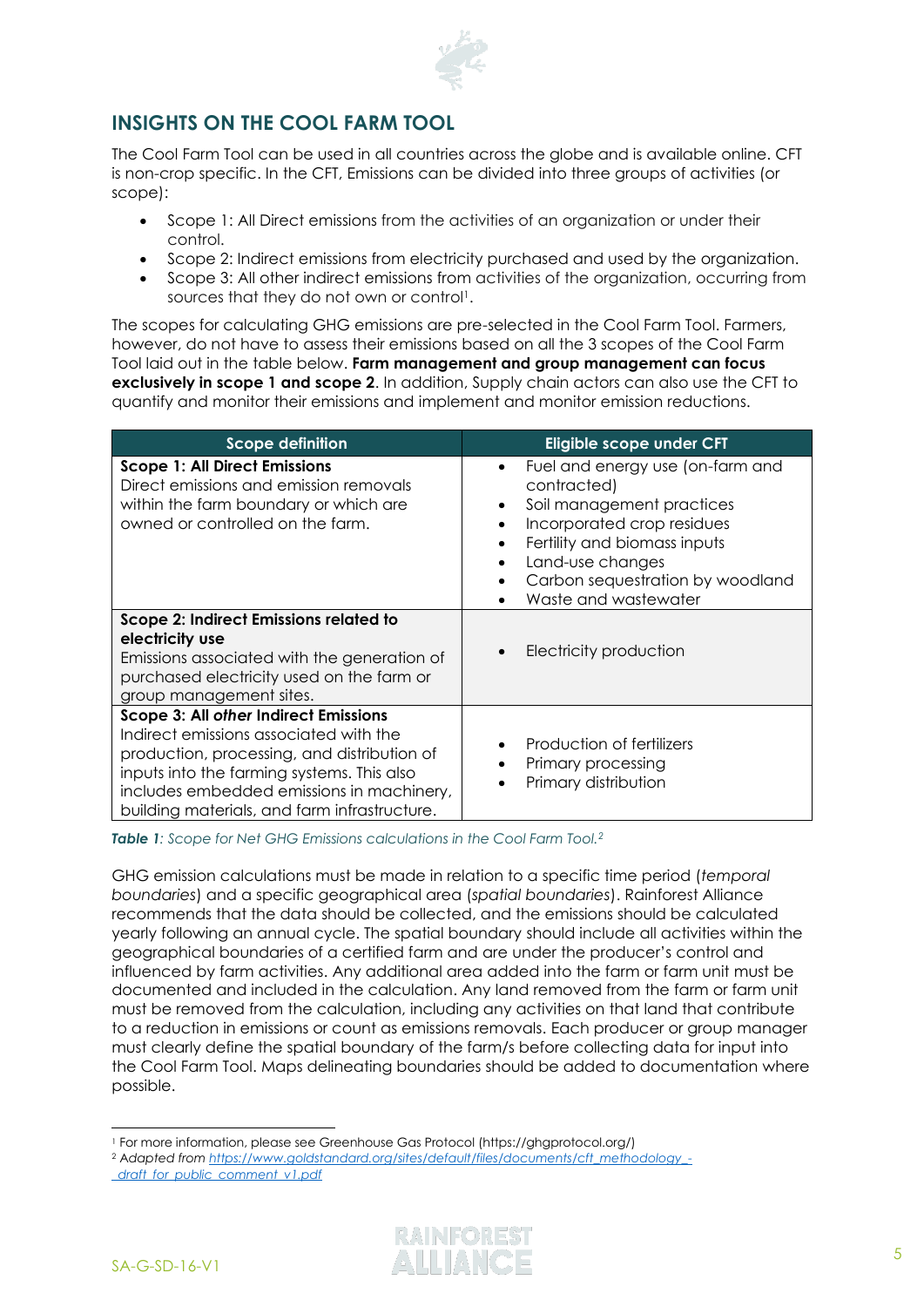

# **IMPLEMENTATION OF SELF-SELECTED SMART METER (6.9.1)**

# **Step 1: Document and quantify net greenhouse gas emissions**

1.1 Record and document all sources of greenhouse gases from farm productions and processing at least for the following sources: fossil fuel and electricity; land-use change; agricultural waste and wastewater; and fertilizer. Emissions covered in the Cool Farm tool and accounted for are CO2, CH4, and N20. The table below offers some examples of GHG emission sources covered in the Cool Farm Tool.

| Component          | <b>Activity of GHG</b><br>emission source | <b>Description</b>                                                                                               | Greenhouse<br>gas                  |
|--------------------|-------------------------------------------|------------------------------------------------------------------------------------------------------------------|------------------------------------|
| Crop<br>management | Conversion of land-<br>use                | Changes in soil and biomass carbon<br>stocks due to conversion of other<br>lands to agriculture.                 | CO <sub>2</sub>                    |
|                    | Change of tillage                         | Changes in soil carbon due to tillage<br>practice.                                                               | CO <sub>2</sub>                    |
|                    | Use of fertilizers                        | Emissions from the fertilizer<br>production process, and processes<br>such as leaching of applied fertilizers.   | $CO2$ , N <sub>2</sub> O           |
|                    | Use of pesticides                         | Emissions resulting from the use of<br>machinery to apply pesticides.                                            | CO <sub>2</sub>                    |
|                    | Residue<br>management                     | Emissions due to the way crop<br>residues are treated.                                                           | CH <sub>4</sub> , N <sub>2</sub> O |
|                    | Cover cropping                            | Changes in soil carbon due to the<br>growing of cover crops, and<br>incorporating the residues into the<br>soil. | CO <sub>2</sub>                    |
|                    | Manure<br>management                      | Emissions due to the application of<br>manure.                                                                   | CH <sub>4</sub> , N <sub>2</sub> O |
|                    | Livestock feed                            | Emissions from the production of the<br>livestock feed                                                           | CO <sub>2</sub>                    |
| Fuel               |                                           | Emissions from energy used in field<br>operations, e.g. tillage, spreading,<br>etc.                              | CO <sub>2</sub>                    |
|                    | Energy use                                | Emissions from energy used in primary<br>processing.                                                             | CO <sub>2</sub>                    |
|                    |                                           | Emissions from energy used in<br>irrigation.                                                                     | CO <sub>2</sub>                    |
|                    |                                           | Emissions from energy used in<br>transporting inputs to and products<br>from the farm                            | CO <sub>2</sub>                    |
| Waste              | Wastewater                                | Emissions due to the decomposition<br>of organic matter in wastewater.                                           | CH <sub>4</sub>                    |

*Table 2: GHG emission sources covered in the Cool Farm Tool<sup>3</sup>*

<sup>3</sup> A*dapted from [https://www.goldstandard.org/sites/default/files/documents/cft\\_methodology\\_-](https://www.goldstandard.org/sites/default/files/documents/cft_methodology_-_draft_for_public_comment_v1.pdf) [\\_draft\\_for\\_public\\_comment\\_v1.pdf](https://www.goldstandard.org/sites/default/files/documents/cft_methodology_-_draft_for_public_comment_v1.pdf)*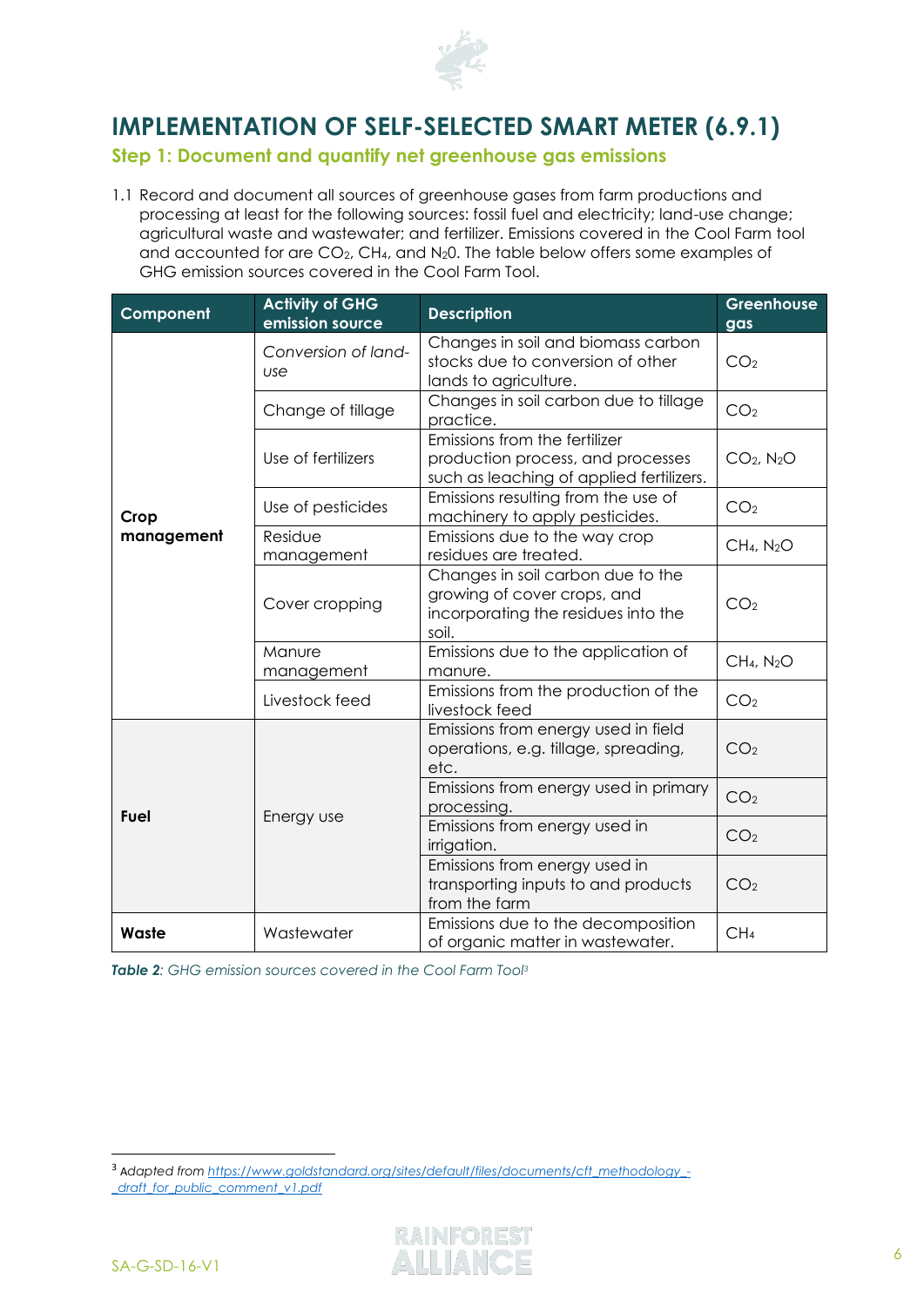

1.2 Identify the farm activities that are carried out on the farm that contributes to capturing carbon. The table below offers some examples of Carbon pools that capture carbon covered in the Cool Farm tool.

| <b>Carbon pool</b>                        | <b>Items</b>                             |  |
|-------------------------------------------|------------------------------------------|--|
| Above-ground tree and non-tree<br>biomass | Stem, branches, bark, grass, herbs, etc. |  |
| Below ground tree and non-tree<br>biomass | Roots of grass, trees, herbs.            |  |
| Deadwood.                                 | Standing and lying deadwood.             |  |
| <b>Litter</b>                             | Fallen leaves, small fallen branches.    |  |
| Soil organic carbon                       | Organic material.                        |  |
| <b>Wood products</b>                      | Furniture, construction material, etc.   |  |

*Table 3: Carbon pools covered in the Cool Farm Tool<sup>4</sup>*

1.3 Use the Cool Farm Tool, which is available [here,](https://app.coolfarmtool.org/account/login/?next=/) to calculate total annual net greenhouse gas emissions. The total net GHG emissions are the total GHG emissions less the carbon sequestered as a result of farm activities (See *Carbon pools above*).

<sup>4</sup> A*dapted from [https://www.goldstandard.org/sites/default/files/documents/cft\\_methodology\\_-](https://www.goldstandard.org/sites/default/files/documents/cft_methodology_-_draft_for_public_comment_v1.pdf) [\\_draft\\_for\\_public\\_comment\\_v1.pdf](https://www.goldstandard.org/sites/default/files/documents/cft_methodology_-_draft_for_public_comment_v1.pdf)*

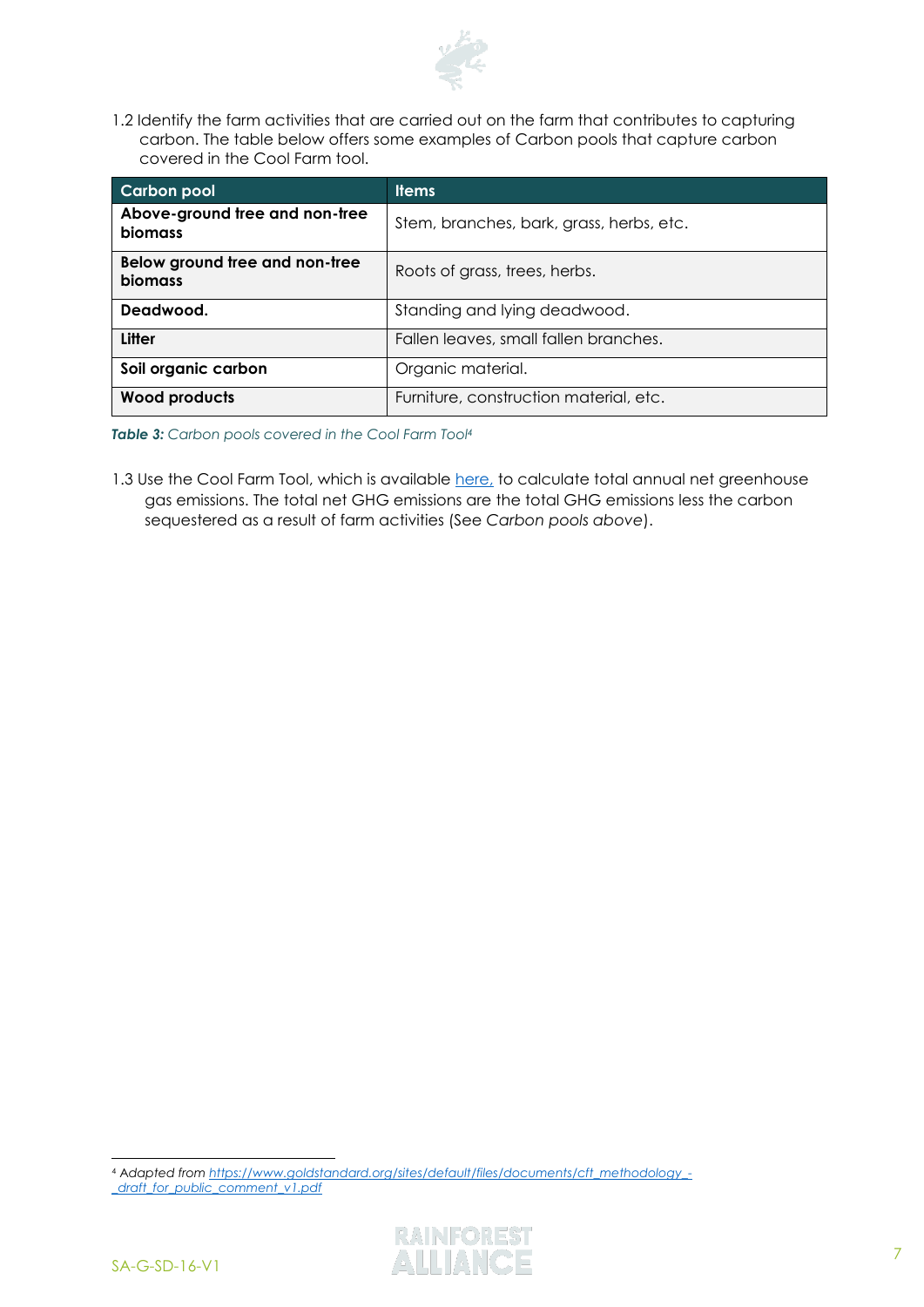

1.4 The following data is required to effectively use the tool in calculating the total annual net greenhouse gas emissions<sup>5</sup> :

| Component                              | <b>Data requirements</b>                                                                                                                                                                                                                                                                            |  |  |
|----------------------------------------|-----------------------------------------------------------------------------------------------------------------------------------------------------------------------------------------------------------------------------------------------------------------------------------------------------|--|--|
| Crop data                              | Crop type<br>$\bullet$<br>Year of harvest<br>$\bullet$<br>Area of cultivation<br>$\bullet$<br>Gross yield<br>$\bullet$<br>Net yield<br>$\bullet$<br>Quantity of crop residue and management system<br>$\bullet$<br>Co-products (type of co-product and relative value to main<br>$\bullet$<br>crop) |  |  |
|                                        | Texture<br>$\bullet$<br>Organic matter percentage<br>$\bullet$<br>Moisture average<br>$\bullet$<br>Drainage<br>$\bullet$<br>Acidity<br>$\bullet$                                                                                                                                                    |  |  |
| <b>Farm inputs</b>                     | Fertilizer application (application rate weight/area, application<br>$\bullet$<br>method, type, fertilizer weight)<br>Crop protection inputs (pesticides, fumigants, fungicides -<br>application goal, and doses)                                                                                   |  |  |
| Fuel and energy                        | Energy source (e.g. petrol, electricity)<br>$\bullet$<br>Consumption (e.g. gallons, kWh, costs)<br>Category (e.g. field (e.g. plow) and processing facility (e.g.<br>dryer)<br>Wastewater (volume, treatment process)                                                                               |  |  |
| <b>Water use</b>                       | Irrigation energy use<br>$\bullet$                                                                                                                                                                                                                                                                  |  |  |
| Carbon<br>changes and<br>sequestration | Data on land-use conversions<br>$\bullet$<br>Tillage practices over 20 years<br>$\bullet$<br>Cover crops planting or destruction<br>$\bullet$                                                                                                                                                       |  |  |
| Transport <sup>6</sup>                 | Mode<br>$\bullet$<br>Weight of goods for each transportation mode and event.<br>$\bullet$<br>Distance of transportation for each mode and event.                                                                                                                                                    |  |  |

*Table 4: Data requirements for net GHG emissions calculation in the Cool Farm Tool*

- 1.2 Calculate net greenhouse gas emissions per unit of the final product such as green tea leaves and dried cocoa beans (e.g. tons of CO2e per kg of dried cocoa beans). To do this, divide the net total annual carbon equivalent emissions by the total harvested yield of the same reporting period.
- 1.3 Greenhouse gas quantified for the period becomes the base period for emission reduction targets to be based on.

<sup>5</sup> Template for data collection has been made available here to facilitate data collection process for entry into the CFT.

<sup>6</sup> Each transportation event should be captured separately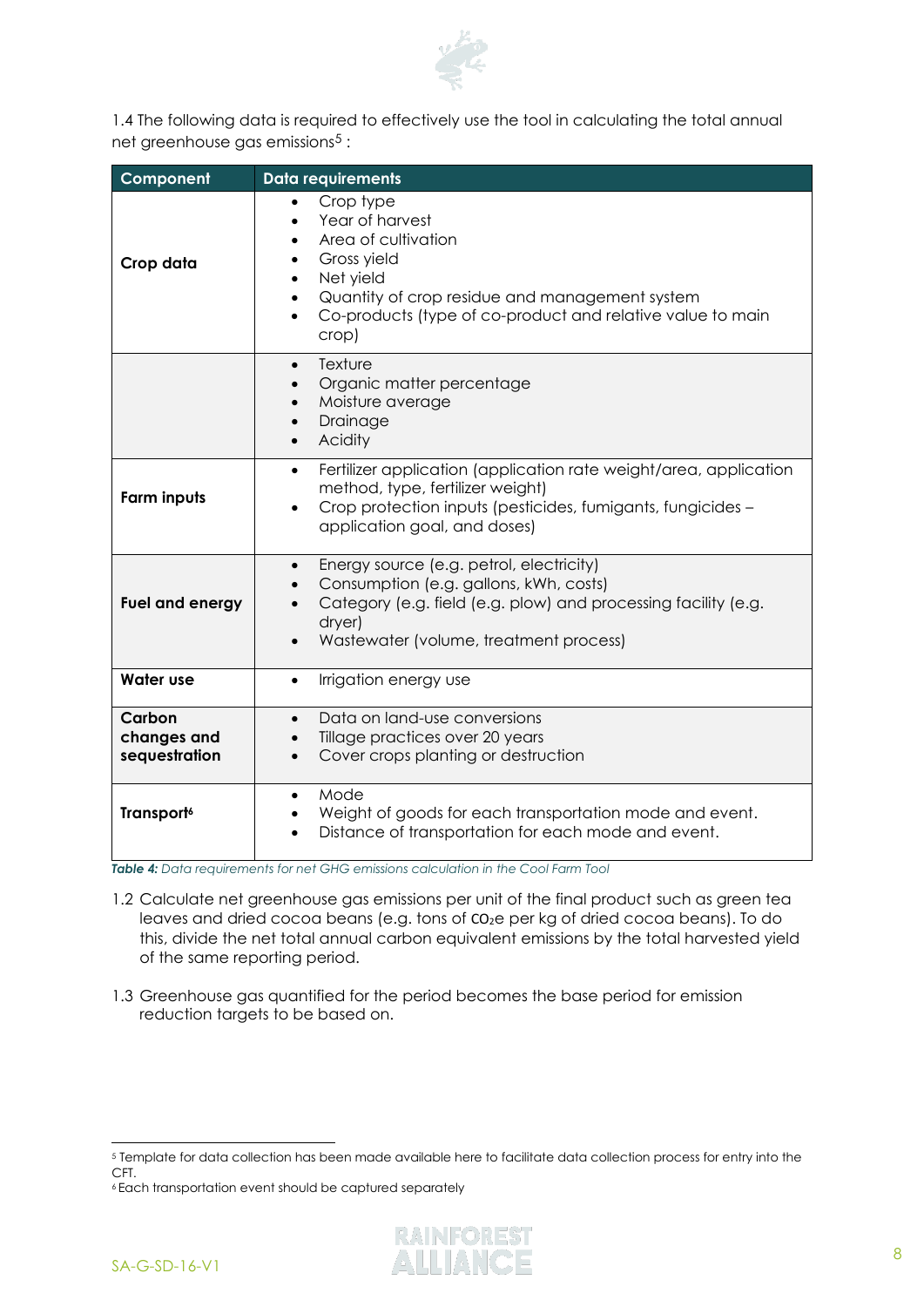

### **Step 2: Establish greenhouse gas reduction targets**

- 2.1 Based on calculations from above, set reduction targets below the level of emissions quantified in step 1 above (e.g. 5% reduction in net GHG emissions), including a specific period to achieve the reduction (e.g. three years).
- 2.2 Establish emissions reduction targets per source of emissions that will contribute to the total value of emissions reduction (e.g 25% reduction in GHG emissions from wastewater by reducing the amount of wastewater and changing the wastewater treatment to a more energy-efficient method)

#### **Step 3: Develop and implement a strategy for target reductions**

3.1 Use the Cool Farm Tool to run "what if" scenarios of what can be done differently from current practices to see what gains in reductions can be achieved.

3.2 Identify the appropriate activities that can contribute to the emissions reductions target established in Step 2. The table below gives some examples of activities that can contribute to emission reductions on a farm, as shown in the Cool Farm Tool.

| Component          | <b>Activity</b>                            | <b>Example</b>                                                |  |
|--------------------|--------------------------------------------|---------------------------------------------------------------|--|
| Crop<br>management | Conservation tillage<br>1.                 | Changing from conventional tillage to<br>minimum tillage.     |  |
|                    | 2.<br>Reducing/switching/                  | Reducing amount of fertilizer applied.                        |  |
|                    | improving fertilizer use                   | Switching from inorganic fertilizer to organic<br>fertilizer. |  |
|                    |                                            | Improving the application of fertilizers.                     |  |
|                    | 3.<br>Reducing pesticide use               | Reducing amount/dose of pesticides<br>applied.                |  |
|                    |                                            | Mulching.                                                     |  |
|                    | Residue management<br>4.                   | Compost application.                                          |  |
|                    | 5.<br>Cover cropping                       | Growing of any cover crops on the farm.                       |  |
|                    | Agroforestry<br>6.                         | Integrating shade trees e.g. with coffee.                     |  |
|                    | Improving manure<br>7.<br>application      | Changing manure application method.                           |  |
| <b>Energy use</b>  |                                            | Changing source/type of energy used in<br>field operations.   |  |
|                    | 8. Reducing/avoiding<br>GHG emissions from | Changing source/type of energy used in<br>primary processing. |  |
|                    | energy use                                 | Changing source/type of energy used in<br>irrigation.         |  |
|                    |                                            | Changing source/type of energy used in<br>transport.          |  |
|                    | Reducing/avoiding<br>9.                    | Reducing amount of wastewater.                                |  |
|                    | GHG emissions from<br>wastewater           | Changing wastewater treatment method.                         |  |

*Table 5: Activities that can contribute to emission reductions on farm*